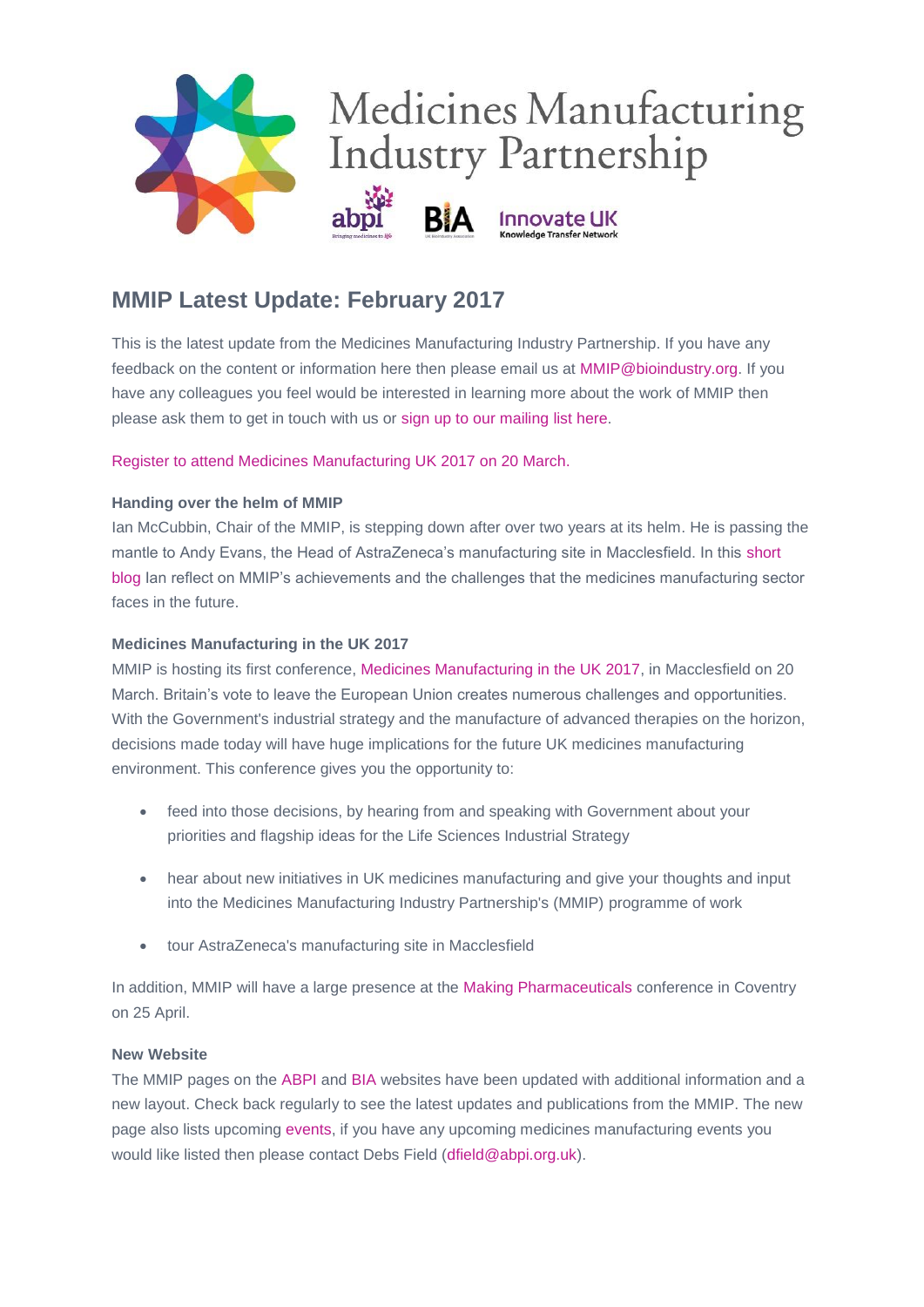For broader news and to join the discussion on medicines manufacturing in the UK, make sure you are a member of the [MMIP LinkedIn group.](https://protect-eu.mimecast.com/s/ExNUBzLveUL?domain=dmtrk.net)

#### **MHRA launches MedRegs blog**

The Medicines and Healthcare products Regulatory Agency (MHRA) has launched an official [blog](https://protect-eu.mimecast.com/s/RYWCBMlqKS1?domain=dmtrk.net) providing expert insight into the latest regulatory thinking and all aspects of medicines regulation.

#### **MAC Skills bioproduction leadership initiative**

On the 17 and 18 January, the BIA's Manufacturing Advisory Committee (MAC) launched their [Skills](https://protect-eu.mimecast.com/s/vYeCBaQ4Jid?domain=dmtrk.net)  [Networking Tour](https://protect-eu.mimecast.com/s/vYeCBaQ4Jid?domain=dmtrk.net) at Fujifilm in Billingham. The group of 11 (one representative from each of the participating companies) will attend a series of site tours to offer an overview of the work of other companies in the sector by seeing them in action.

#### **Could the future be bright?**

MMIP features at an event in the [ISPE UK Regional Events programme](https://protect-eu.mimecast.com/s/nzoTB28ApuQ?domain=dmtrk.net) on the challenges & opportunities facing UK pharmaceutical manufacturing. The event focused on smart manufacturing, packaging, 3D printing and integrated technologies. Feedback was positive and it is hoped that similar regional event between ISPE and MMIP will take place in the future.



Attendees at the ISPe & MMIP event 'Could the future be bright? Challenges & Opportunities Facing UK Pharmaceutical Manufacturing'

## **Funding opportunities**

- **Innovate UK: Innovation in Health and Life Sciences** [Innovate UK](https://protect-eu.mimecast.com/s/1ErcB4a0vtd?domain=dmtrk.net) is investing up to £15 million in projects addressing technical or commercial challenges in health and life sciences
- **BioIndustry Association**

A summary of funding opportunities is available on the [BIA website](https://protect-eu.mimecast.com/s/V0zuBEwOviJ?domain=dmtrk.net)